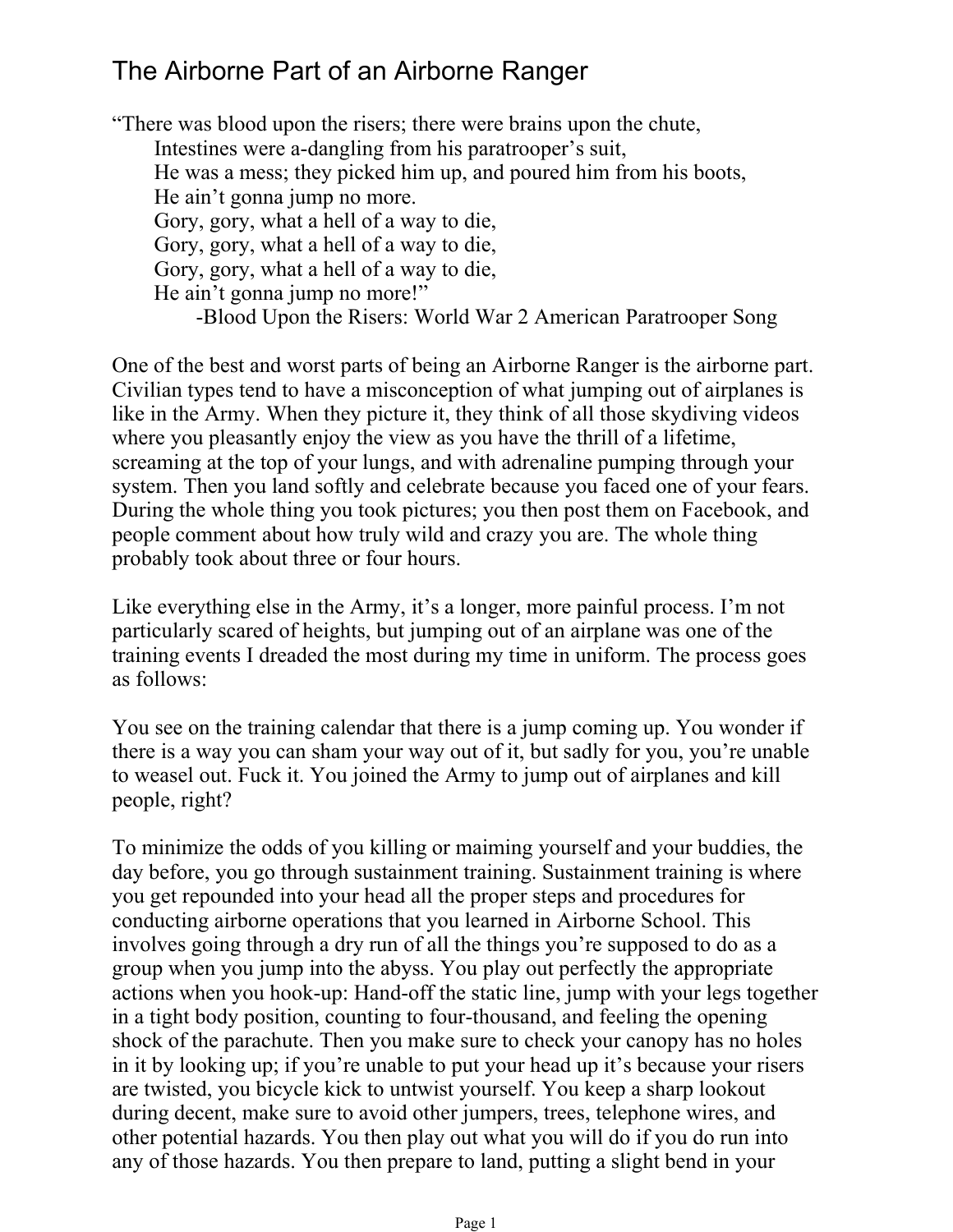knee, keeping your eyes to the horizon. You then land by hitting the balls of your feet followed by your calves, thighs, buttocks, and pull up muscle. They actually call it the pull up muscle. That's the end of sustainment training and now you are ready for your jump.

The next day, you go to the airfield to rig up your chute, harness, weapon, and put on your 45-plus-pound rucksack. God help you if you're a mortarman or a machine gun gunner; you have a shit-ton more weight to carry. You then get inspected by a Jump Master to make sure you didn't rig yourself all sorts of fucked up.

This is where the fun begins. The bird is probably going to be delayed by an hour or two. Meanwhile the harness is crushing your balls, and you're unable to move effectively because you have your heavy ass rucksack dangling from your waist. You're sitting down, using your helmet as a support for your lower back. While you're waiting for an unknowable amount of time, you fall asleep. Suddenly, you're awaken, still groggy; you are told to get up. You struggle to get yourself up and fumble around like a football, until one of your buddies takes pity on you and offers you a helpful hand. As you get to your feet, you realize you have to take a piss. Too late, dick face, your 50-plus buddies are already lining up to get on the bird. You don't really walk to the bird but instead press forward in waddle-like, hunched over fashion in order to support the weight you're carrying.

You approach the C-17, a humongous fortress of an airplane whose size leaves you in awe. Instantly the distinct smell of jet fuel and heat of the engines hit you. You follow the men in front up the ramp of the C-17 and take a seat. The ramp goes up, the plane taxis on the run way and takes off. As the plane settles into flight, the once roaring sounds of the engines turns into a hum.

Even if it's not your first jump, the feeling of uneasiness and fear never completely go away. This shit is fucking dangerous even with all the precautions the military takes. On my first jump in battalion, we had one of our men get his parachute tangled with two other jumpers and got killed in the horrible training accident. The other two Rangers suffered serious injuries. Broken ankles, legs, backs, and concussions occur enough to be a legitimate concern each time one rigs up their chute.

At times the flight only takes twenty minutes, at others several hours. The two side doors of the C-17 open, and your ears are consumed by the fury of the wind. It's hard to hear anything else. You see the Jump Master give you the signal to "Hook Up," and in unison everyone echoes the command. "Check equipment!" screams the Jump Master. You paranoialy check all your straps and hooks, making sure none of them somehow came undone. Then the soldier in the very back slaps the ass of the one in front of him while saying "Okay." This creates an ass slapping domino effect that continues until it reaches the very first jumper